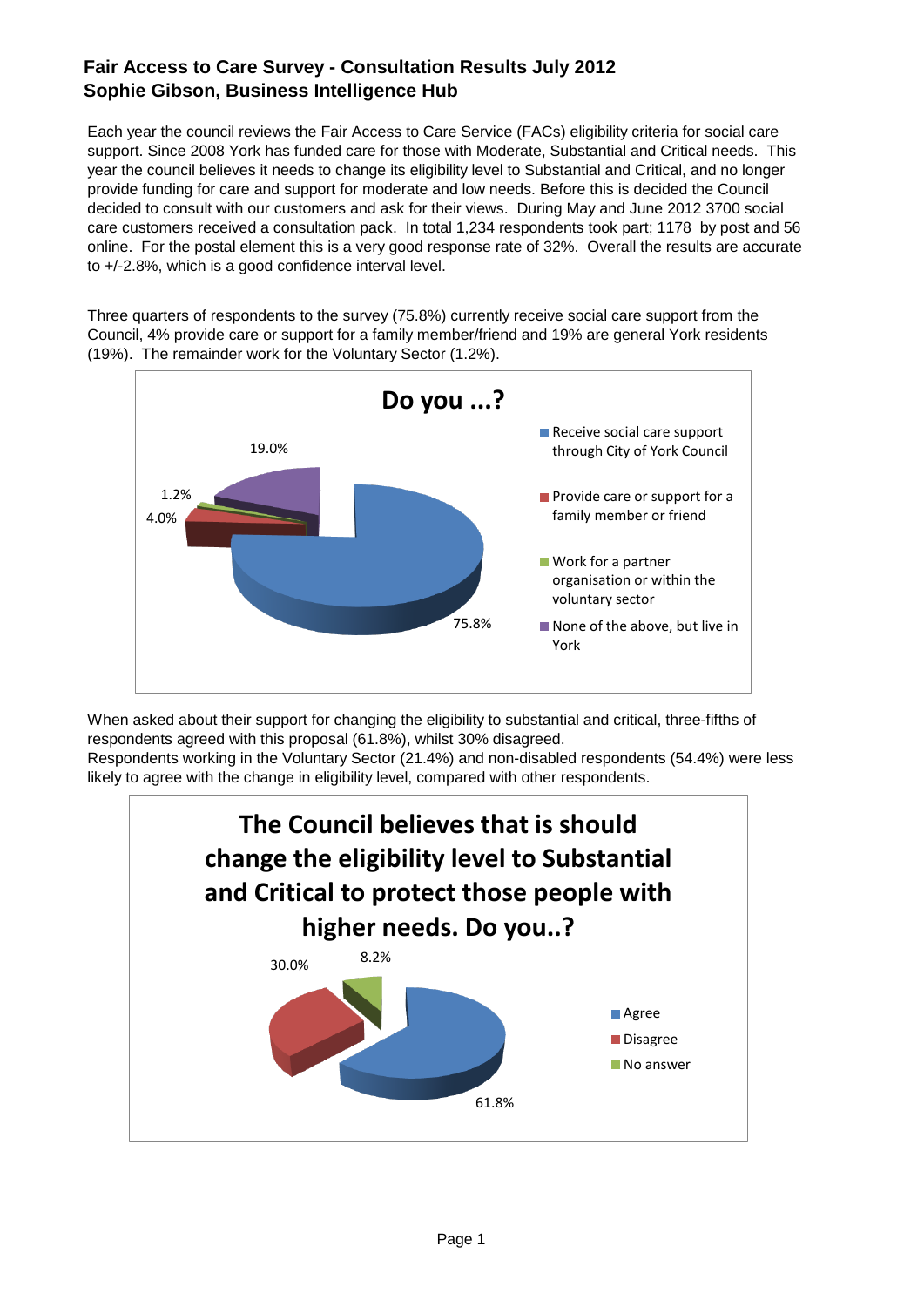Among respondents who disagree with a change in eligibility criteria, the biggest concerns were that those with moderate levels of support need care to prevent them from moving into a higher support level (32.7%) and that those currently with moderate needs rely on the support they currently receive (27%). Other comments stated that customers should be treated the same irrespective of their care criteria level (7.8%), rules need to be more flexible as individuals require different levels of support (4.9%) and some customers may miss out on support (2.4%)

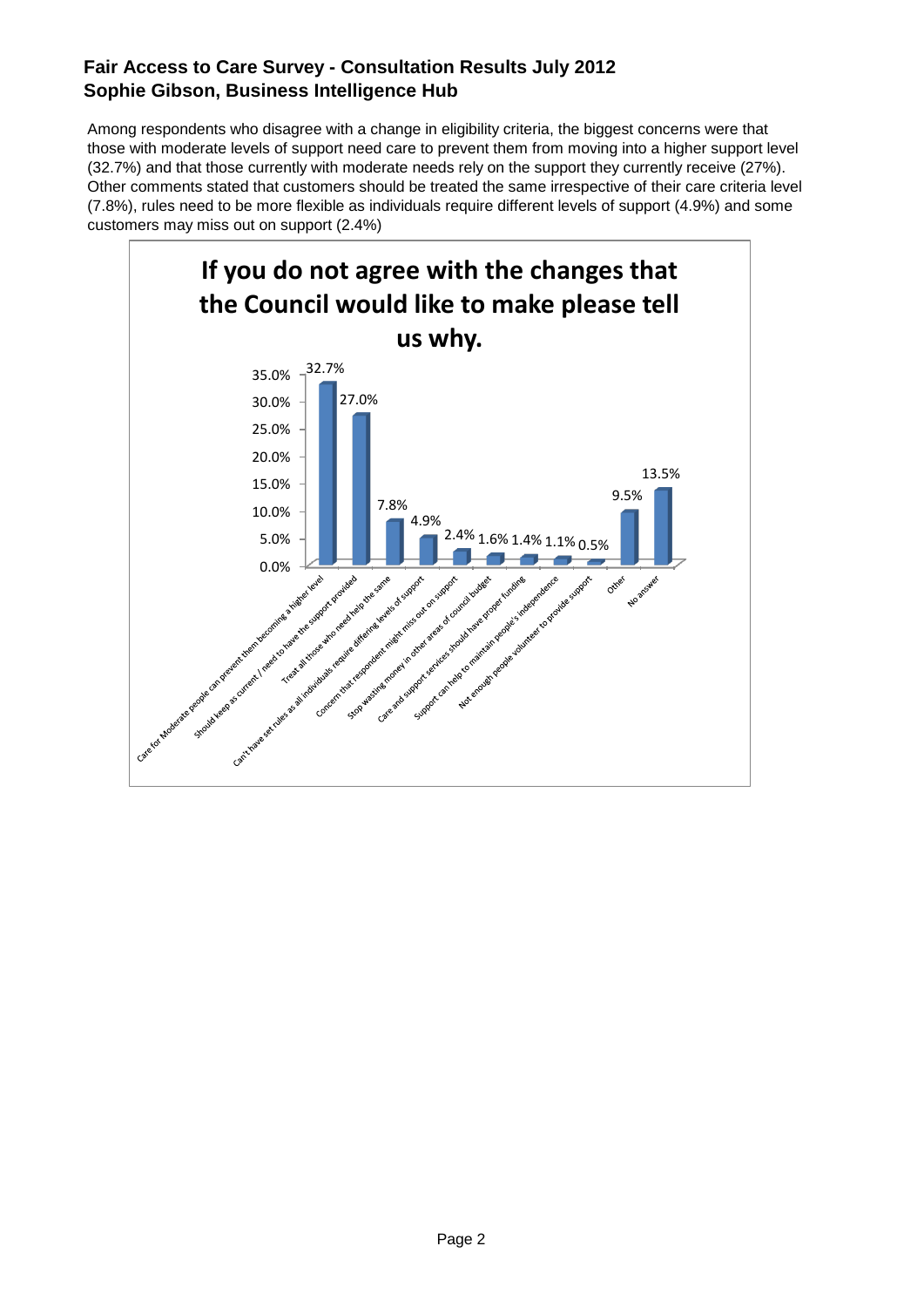Seven out of ten respondents agree that the Council should help people with moderate levels of support by giving money to the Voluntary Sector (71.1%). A fifth (19%) of respondents disagree. Respondents who care for a family member/friend (53.3%) and those who do not agree with the change in eligibility criteria (55.7%) were less likely to agree with giving money to the Voluntary Sector compared with other respondents.



All investment options were supported by the majority of respondents, but particularly for helping people to find the support they need (96.2%) and helping them to get a hot meal (90.8%). Help with shopping and domestic tasks, breaks for carers and support with leisure activities were also considered important by 88.7%, 87.2% and 72%.

Other suggestions on how money could be spent within the Voluntary Sector included providing transport for trips out/journeys to hospital (2.0%), encouraging more volunteers to provide support (1.5%), providing more help with household tasks such as washing, cooking etc., (1.2%) and running events for people with disabilities (1.1%). A further 1% were opposed to the Voluntary Sector providing this service as they feel it should be provided by the Council. Other suggestions were made by less than 1% of respondents.

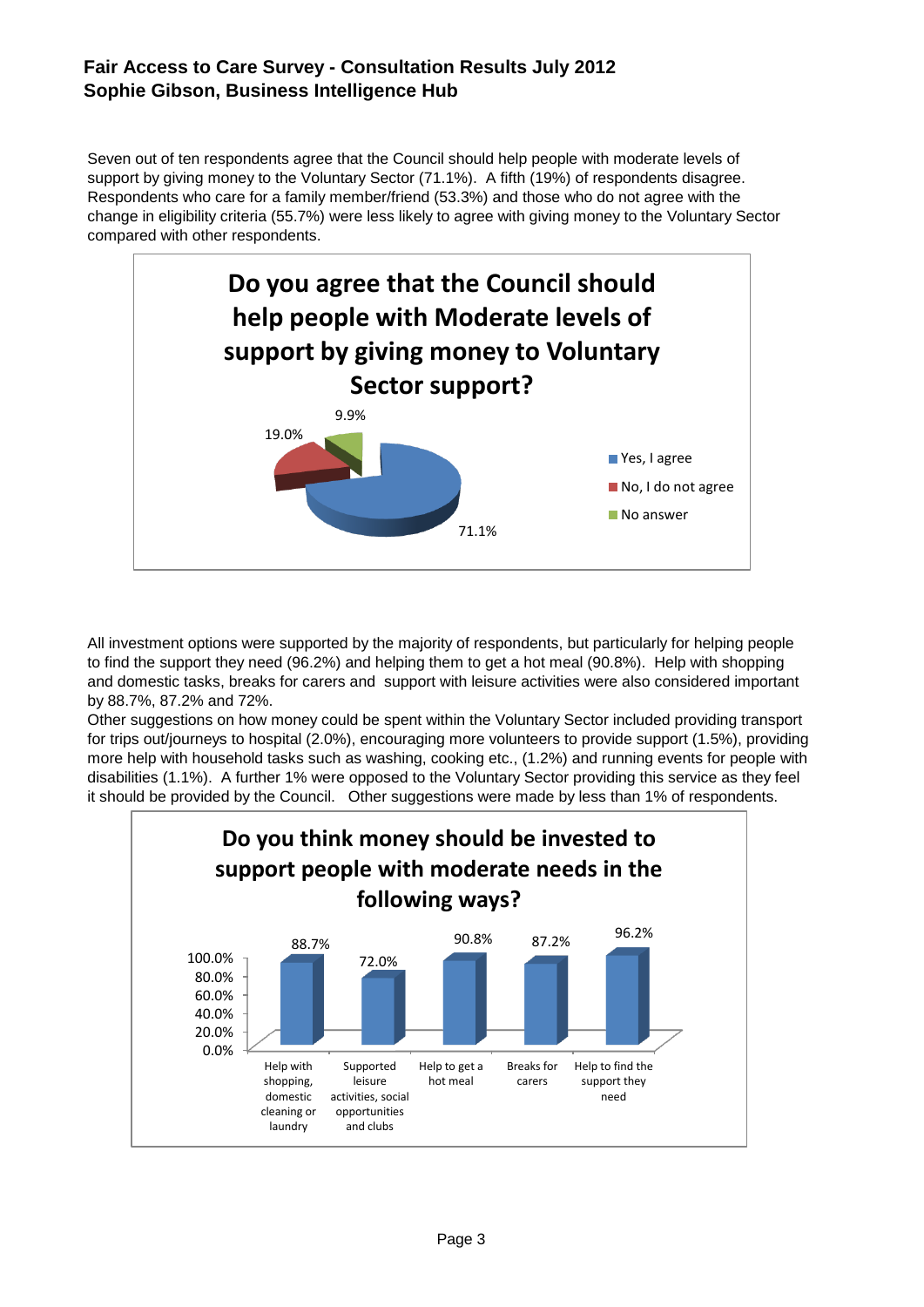Respondents were invited to give any additional comments - those made by more than 1% of respondents included requests to keep the current service as it is (3.1%), concern that they could not manage without the help and support they receive from the council (1.7%), requests for more assessments as peoples' needs change (1.5%) and a reduction in spending in other areas of the Council's budget (1.2%).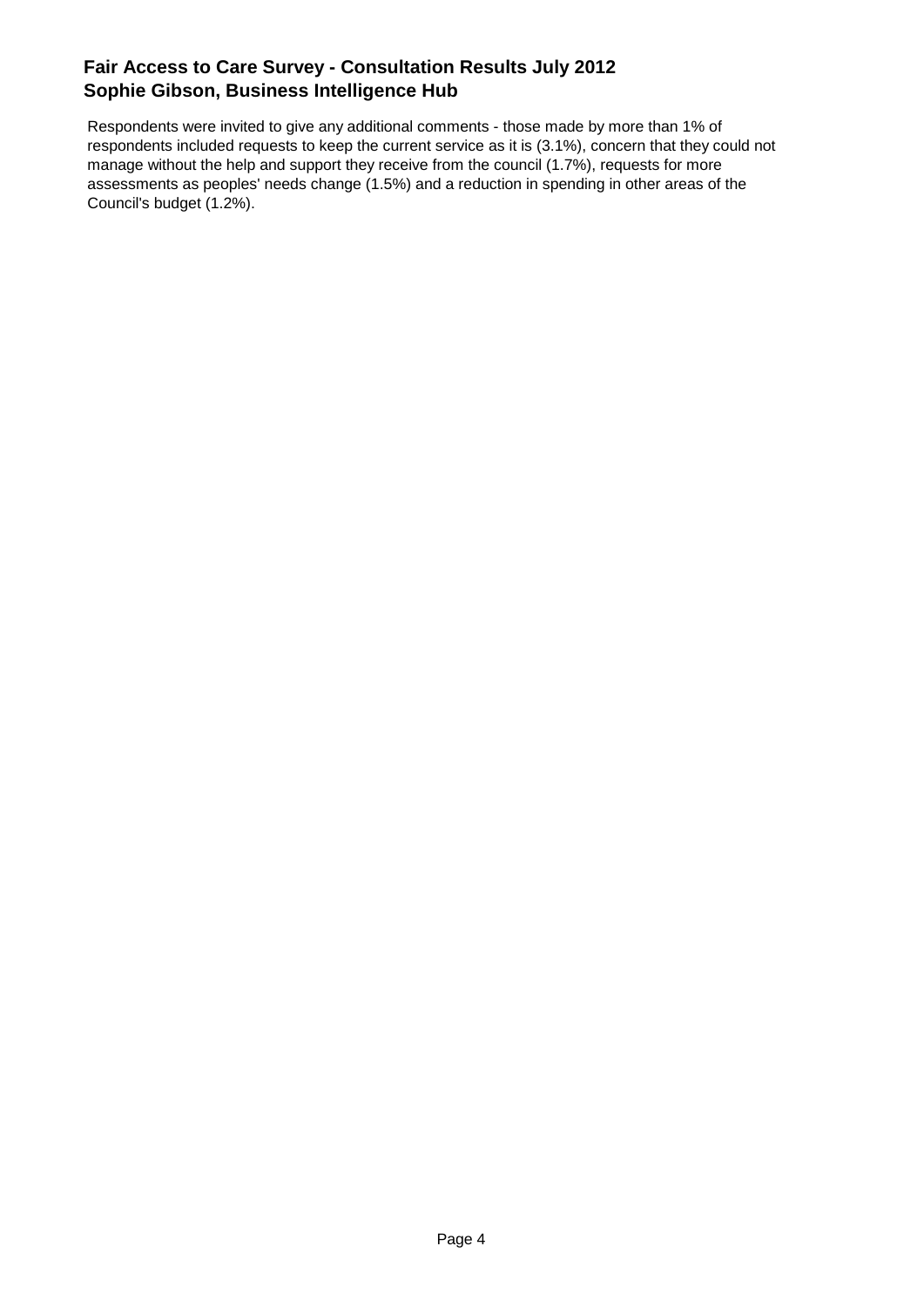Survey profiling shows that were respondents were most likely to be: Female (55.4%) Non-transgendered (69.4%) Heterosexual (70.1%) Christian (72.9%) White British (84.1%) Have a disability (73.5%) [and of these a physical disability - 73.2%] Non-carers (75.4%) Single (38.2%)

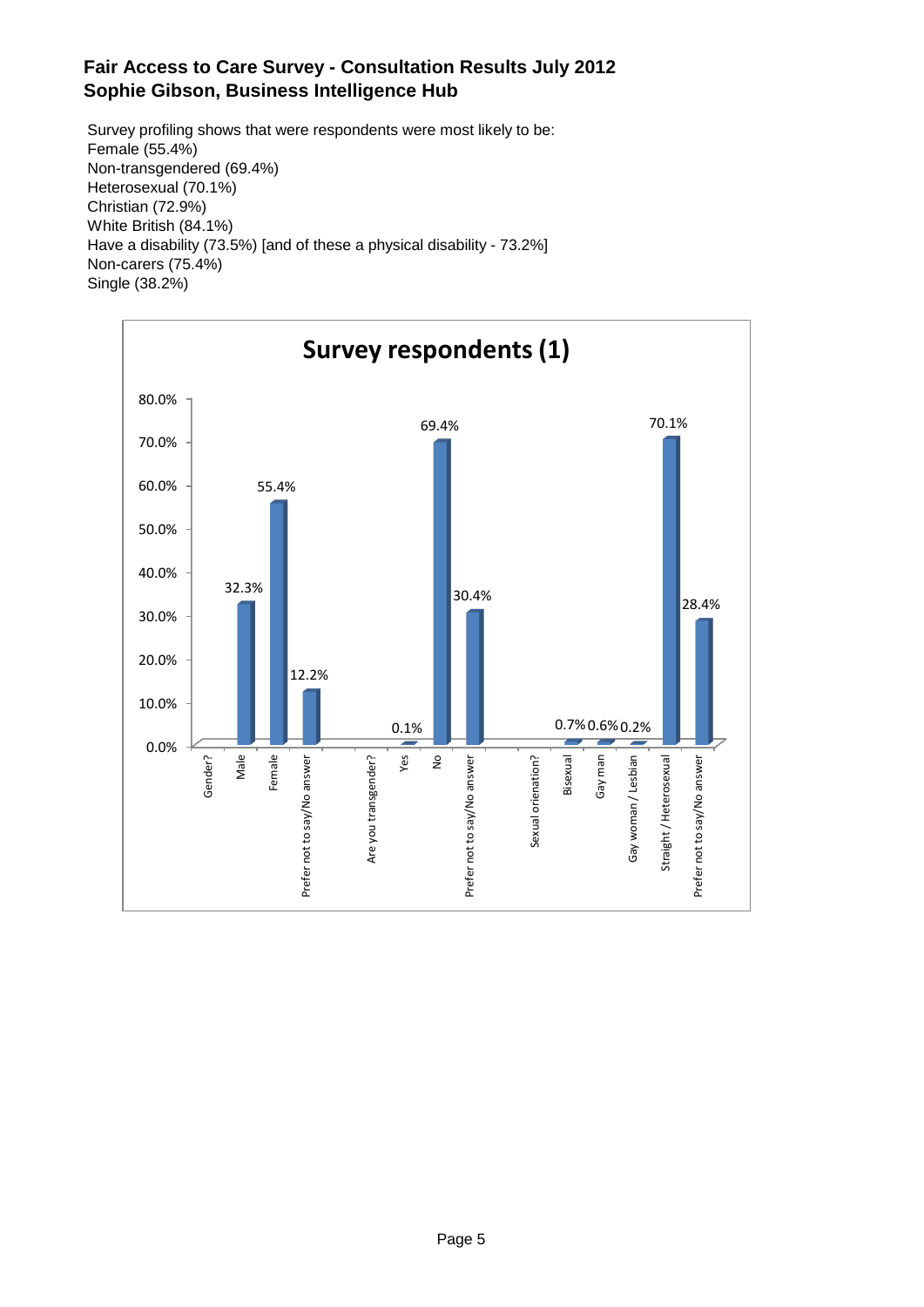